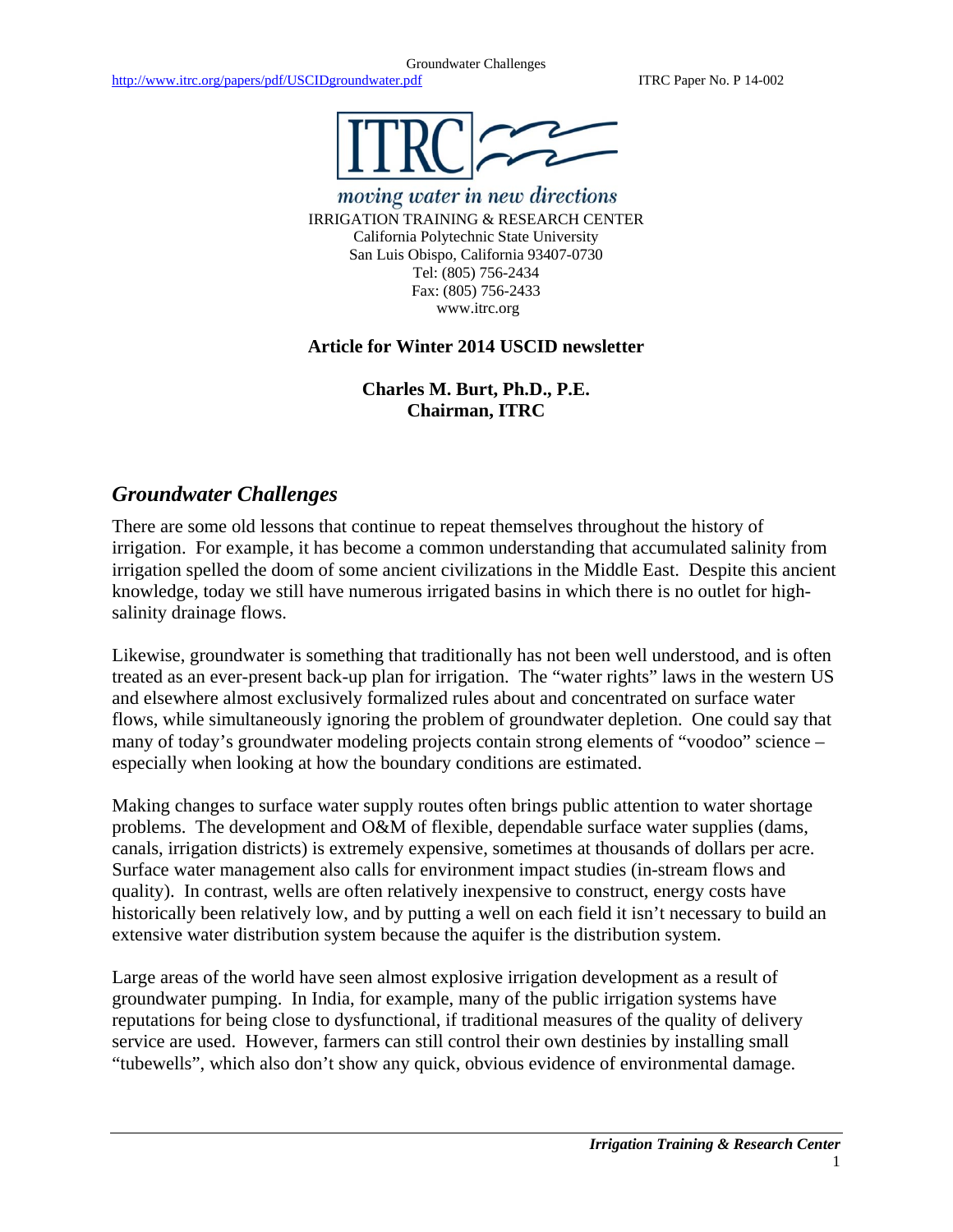http://www.itrc.org/papers/pdf/USCIDgroundwater.pdf ITRC Paper No. P 14-002

Here in the US, conjunctive use (use of both surface and groundwater supplies) has allowed irrigators to obtain relatively inexpensive water (in many but not all cases) and has also enabled them to weather the ups and downs of surface water availability. This is of huge importance, especially in California where there has been a strong shift towards permanent crops (e.g., almonds, pistachios, vines, citrus, and walnuts). Elasticity disappears with permanent crops; before this, farmers could grow wheat during a dry year rather than grow a more water-intensive crop such as alfalfa.

Suddenly, however, groundwater challenges are becoming noticeable to the wider public. It's not as if this is magical or new – a realistic look at basin-wide water balances has shown a crisis coming in the San Joaquin Valley from a long way off. I've been preaching this for years. History is repeating itself; in the 1930's in the San Joaquin Valley, groundwater levels started to drop at alarming rates due to irrigation. Ground subsidence was evident in many areas – with the area of Three Rocks being the classic example in textbooks.

As a result of public concern in the middle of the  $20<sup>th</sup>$  century, several major water projects were developed. The Friant system was constructed by the USBR to replenish groundwater on parts of the east side of the San Joaquin Valley. Irrigation districts with independent supplies on the east side increased the sizes of their dams/reservoirs. The California Aqueduct was finished in the early 1970's to bring water to agriculture on the west side of the San Joaquin Valley. Groundwater levels returned to earlier higher levels.

Subsidence stopped. People were happy. Farmers kept expanding irrigated acreage, and converting to crops with higher evapotranspiration (ET). Improved irrigation efficiencies increased the ET per acre (due to healthier crops, better uniformity, and less stress). So as people began to forget the lessons of the past, the groundwater trends slowly began to reverse. Groundwater cones of depression started to show up in some areas such as the Tulare Lake Basin. For perhaps 20 years we have had said that "there is an annual groundwater overdraft of about 2 million acre-feet in the San Joaquin River". Ho-hum. No big deal. Pumping costs got a bit higher for some people, but popular opinion was that we could just use more efficient (i.e., higher ET) irrigation and somehow overcome this.

Of course, this is not unique to the United States. The expansion of irrigation throughout the world has been helped by groundwater development. Look at Saudi Arabia as an obvious example. I've also seen serious overdraft issues in numerous countries such as Mexico, Chile, China, and India.

Here in California a number of things have happened almost simultaneously to raise public (or at least, irrigation district-level) awareness of the problem. Yes, there has been some mumbling about problems with water quality, about the need to deepen wells, and increased power costs. But those details just didn't catch the attention of most people.

First, about two years ago, during the highly debatable process of restoring "natural" flows in the San Joaquin River, it was noticed that groundwater subsidence is occurring at a key point at the rate of about a half a foot/year. Planners found that it is tough to construct large fish screens at canal inlets where there was almost no head available before subsidence started.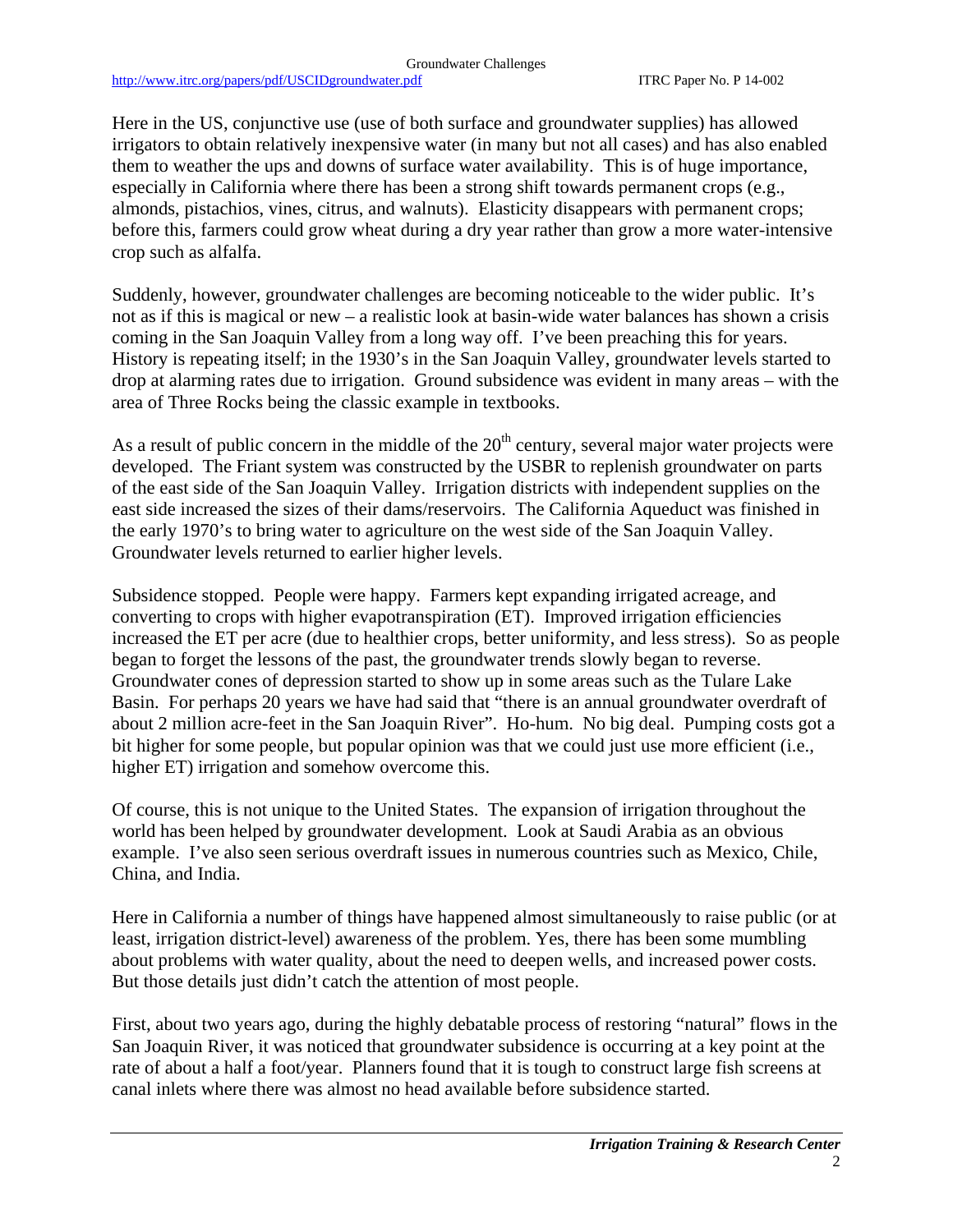Second, it became more evident that there is also subsidence close to the California Aqueduct. That catches attention, because the California Aqueduct conveys a major percentage of the water supply for the Los Angeles basin, and failure of the Aqueduct is not a very attractive option. I have been saying for years that nothing would happen until subsidence threatened the California Aqueduct. Recall that past subsidence problems were halted in many areas because the groundwater levels were restored. However, now those levels are back to the historical lows, and of course the subsidence process is just picking up where it left off.

Third, California has been in a drought for several years. Water allocations for many districts are in the 20% range. Everyone has turned on the well pumps.

Fourth, people along the east side of the San Joaquin Valley have started to notice that all those new almond trees planted outside the irrigation district boundaries actually have an impact on groundwater levels. Simultaneously, a large group of people in Sacramento and elsewhere are declaring that the flows in the San Joaquin River should be substantially increased to restore fisheries or water quality or recreation, or many other uses. Unfortunately, that water is the only water that could possibly restore depleted groundwater. This is referred to as a problem with "competing interests".

The bottom line is that we just have too many irrigated acres in California. Questions about environmental allocations aside, we are consuming more water than we have available. Supposedly, climate change is not going to help the situation. It makes for some very interesting questions about who will give up what. Obviously, many of the decisions will be related to value judgments (e.g., fish vs. crops, agriculture vs. urban). For irrigation professionals, there is great opportunity for removing as much of the "art" as possible in what we do, so that we have a clear idea of how to best use what water we have.

## *References*

Galloway, D.I., D.R. Jones, and S.E. Ingebritsen. 2000. Land Subsidence in the United States. United States Geological Survey Fact Sheet 087-00.

San Joaquin River Restoration Program (SJRRP). 2011. Draft: Program Environmental Impact Statement/Environmental Impact Report. US Bureau of Reclamation and California Department of Water Resources. Sch #2007081125, 110 p.

Williamson, A.K., D.E. Prude, and L.A. Swain. 1989. Ground-water flow in the Central Valley, California: U.S. Geological Survey Professional Paper 1401-D, 127 p.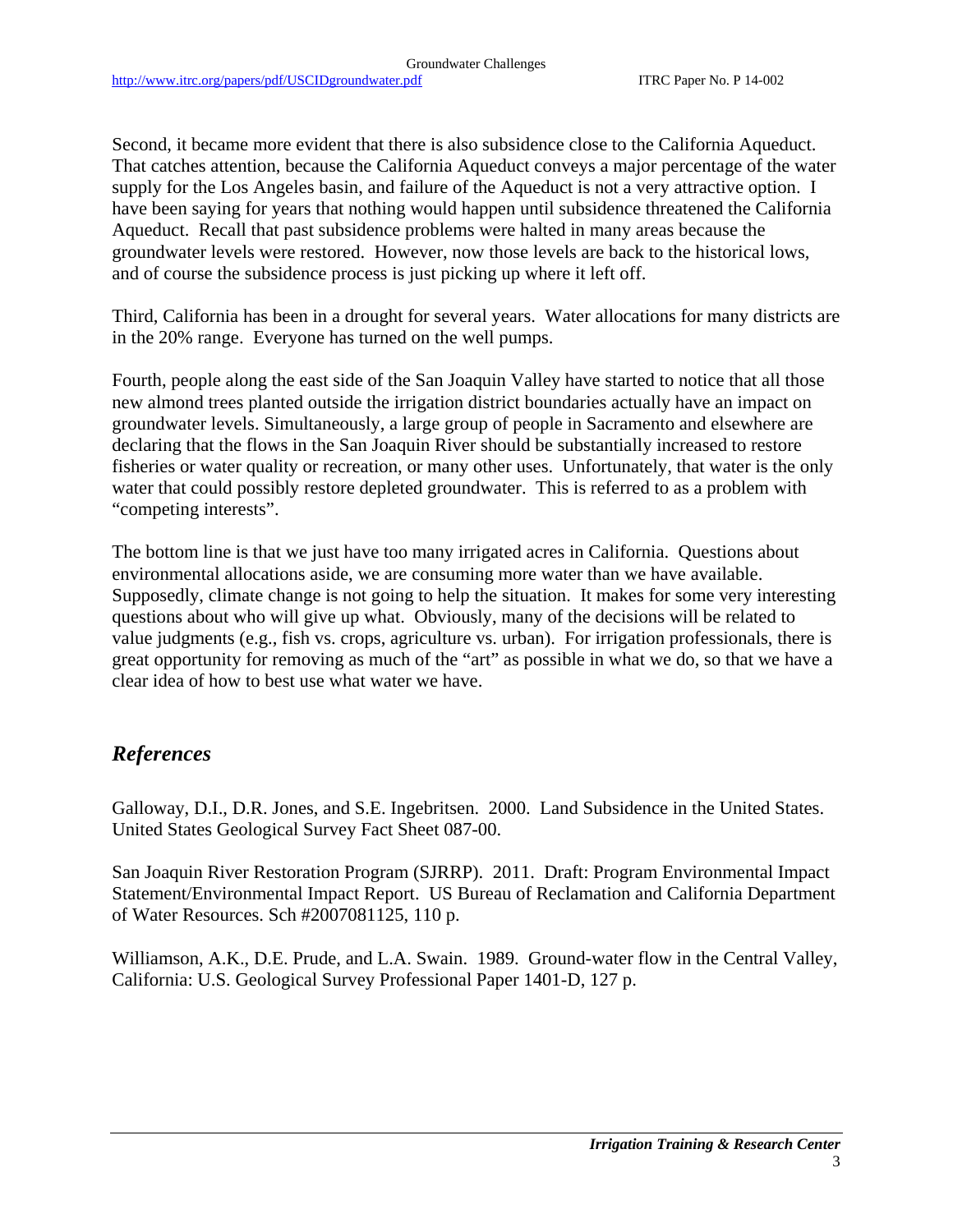## **Groundwater Challenges**

http://www.itrc.org/papers/pdf/USCIDgroundwater.pdf

ITRC Paper No. P 14-002



Figure 1. Land subsidence in the Central Valley (from **SJRRP 2011)** 

Figure 2. Illustration of maximum subsidence at a site 10 miles southwest of Mendota, showing 29.6 feet of subsidence between 1925 and 1977 (from Galloway et al 2000)